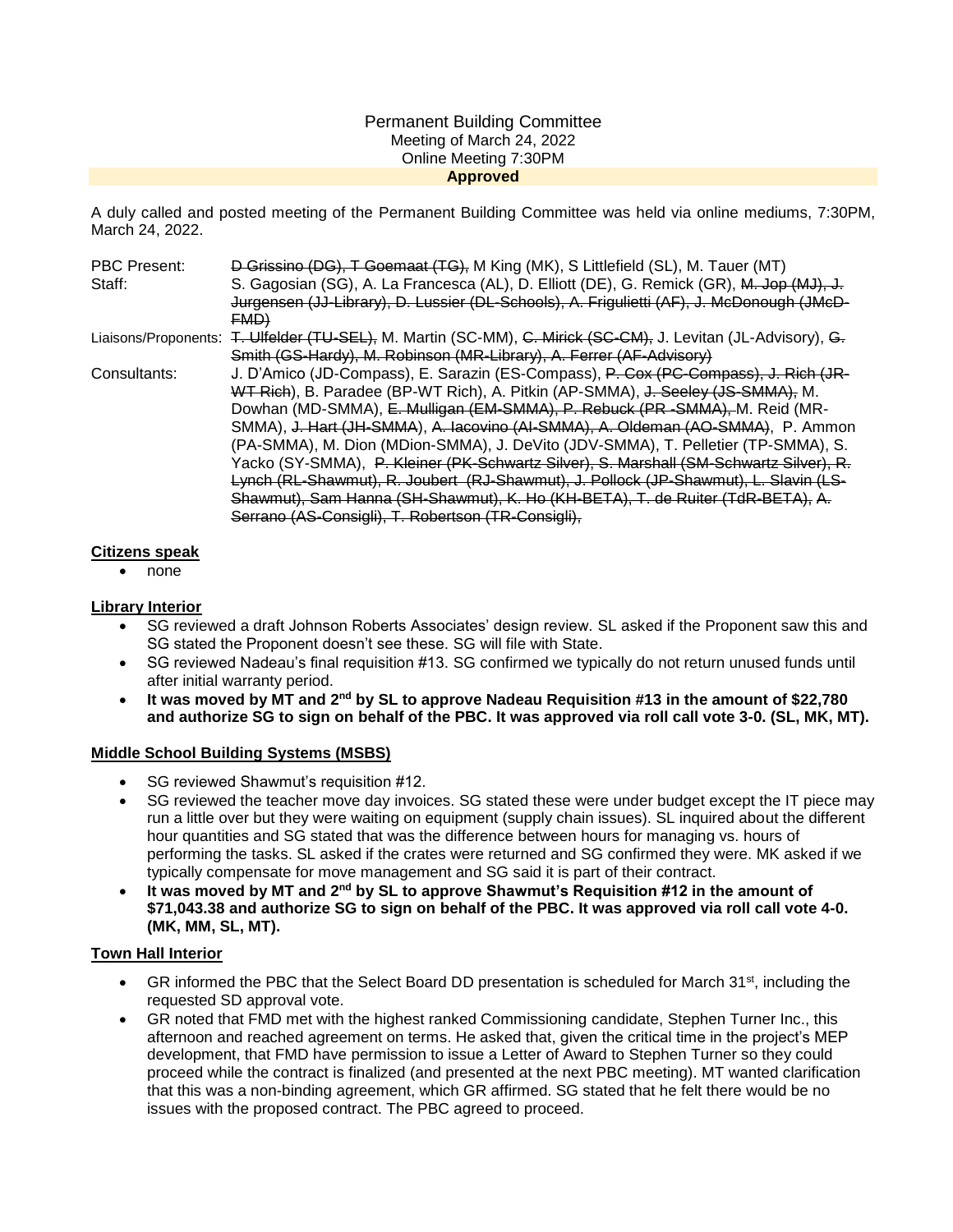MT asked about the next Working Group meeting and GR stated it will be scheduled after the Select Board meeting.

## **Hunnewell School**

 JD presented three versions of the Site Construction sign, to which the PBC and MM agreed to proceed with Option #3.

# **Hardy School**

- AP gave a brief update on the DD progress.
- MDion presented Sustainability and differentiators from Hunnewell. Hardy is LEED Silver Certified. MDion explained the potential new MA Energy/Stretch Code. MDion explained that Hardy is Net Zero Energy (NZE) Ready and being designed to meet. SL asked about the Environmental Literacy component and MDion stated there would not be any physical monitor/display. Energy Use Intensity (EUI) goal is 25-30. MM asked about the timing of the new Code and Hardy's building permit. MDion stated that SMMA is planning for all known requirements (will know more later this Spring/Summer).
- PA gave an overview of the Mechanical systems. Packaged heat pump DOAS units will be on the roof because of Hardy's geometry. Proposing a heat recovery VRF system in more locations than Hunnewell.
- MT brought up DG's question regarding roof equipment screening. AP explained they have been shown in the renderings. MK asked for rendering from the view by the neighbors at the rear (that are at a higher elevation). AP explained SMMA is recommending acoustical screens for Hardy.
- JDV gave an overview of the Plumbing and Fire Protection systems.
- TP gave an overview of the Electrical systems. MK requested in specifying the switchgear, to put in IR Windows in the incoming section (one on each phase and a neutral). MK inquired about RD99 (renewable diesel) for diesel generator and for SMMA's opinion. MK inquired about controlling EV use (policy or technology); SL inquired if the Climate Action Committee has a policy and MM responded she believes they are in the process of addressing it.
- AP stated they will be meeting with IT in the coming weeks.
- AP updated the PBC on the Playing Fields Task Force Meeting. MD stated SMMA is proposing a U10/ two U8 field. Black vinyl chain link fencing to be on three sides (open on the east side), with gates. No seating proposed. Accessible parking at North lot added, along with accessible route with paved viewing area (MM praised addition). Irrigation being investigated, along with turf material (turf field was suggested by Task Force). SL asked about trees along Weston Road (are there existing trees planted by school kids?) and suggested having some trees for shade. Trees are being proposed on the North and South sides.
- SY reviewed Skills interior design. Work Study Cubicles being explored. These were recommended to be built-ins to prevent damage. SL suggested visiting Upham to see what is being used. No teacher's desks and minimal furniture that can be knocked over.
- SY reviewed Student Support Spaces. Modernfold partition was questioned by SL (will they use it?); SY explained these rooms could open and become future classrooms. Rubber flooring for spaces.
- SY explained quiet dining would have sliding doors. SL questioned sliding doors and it was agreed the investigation would continue. MM said it was confirmed there would always be someone supervising the room when closed.
- SY presented the approach to the interior design for ASD students (i.e. wall tile approach). MM asked if colors presented were in study and SY stated they were. Sensory installations and Wayfinding was presented. MM pointed out cleaning issues with textured and fabric surfaces. SL supported no fabric.
- SY presented changes to the Administration suite. Phone room added. MK questioned "Neat Board" and current use of them in other existing schools will be investigated.
- MT pointed out that wayfinding should not rely solely on color so it is inclusive for individuals with color blindness.
- MK asked Compass if we are on schedule and on budget. JD stated we are on schedule. The Pricing Set comes out on April 12<sup>th</sup>. Estimates out at the end of April. JD asked for a special PBC meeting on May 19th to make critical VE decisions. Submit to MSBA on May 26th (ideally).
- MT asked for any comments on Shawmut's Precon Requisition #3 and there were none.
- **It was moved by MT and 2nd by SL to approve Shawmut's Precon Requisition #3 in the amount of \$9,640.94 and authorize SG to sign on behalf of the PBC. It was approved via roll call vote 4-0. (SL, MK, MM, MT).**